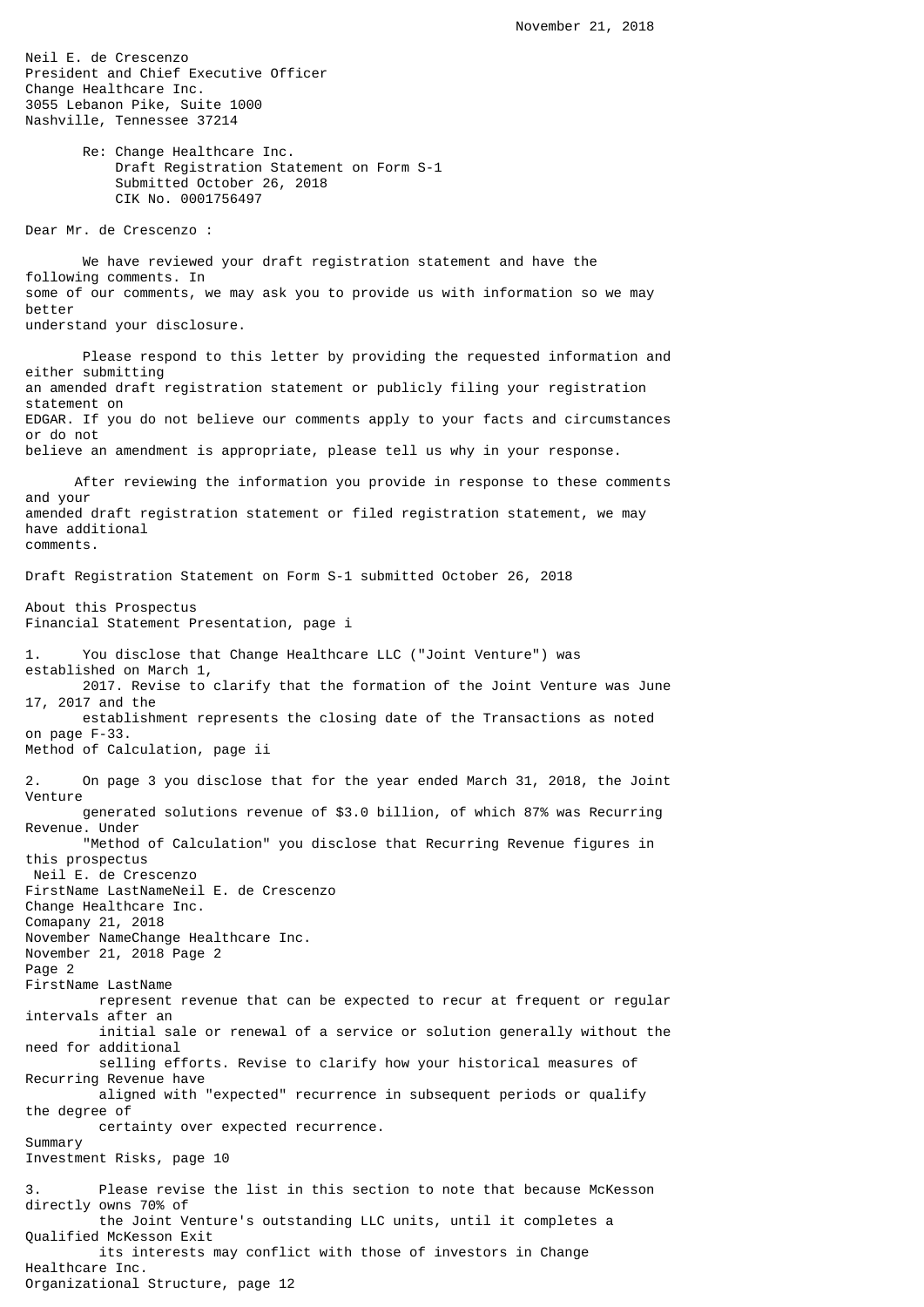4. To facilitate an understanding of your organizational structure, please identify it as an "Up-C." Also expand your disclosure to explain the business or strategic rationale for why this corporate structure was selected, including any material benefits to the parties involved. Please specifically address the Joint Venture aspect of the structure. 5. Please revise your disclosure in this section and on page 81 to include a diagram showing your organizational structure immediately following a Qualified McKesson Exit, or advise why this information would not be useful to investors. Risk Factors "Contractual relationships with customers that are governmental agencies...", page 57 6. We note the disclosure in this risk factor that a portion of your revenue comes from governmental entities. While no customer represented more than 4% of your solutions in fiscal year 2018, it is unclear whether the amount of revenue attributable to all your government contracts or subcontracts is material. Please advise. Use of Proceeds, page 84 7. You state that a portion of the net proceeds from this offering will be used for general corporate purposes, including repayment of a portion of your outstanding debt. To the extent known, please provide the amount that you will use to repay debt and clarify the "general corporate purposes" for which the remainder of the net proceeds in this offer is intended to be used. Refer to Item 504 of Regulation S-K. Neil E. de Crescenzo FirstName LastNameNeil E. de Crescenzo Change Healthcare Inc. Comapany 21, 2018 November NameChange Healthcare Inc. November 21, 2018 Page 3 Page 3 FirstName LastName Management's Discussion and Analysis of Financial Condition and Results of Operations Change Healthcare LLC Recent Developments, page 106 Please file your Amended and Restated Master Services Agreement with Wipro, LLC and Wipro Limited or advise why this is not required. Refer to Item 601(b)(10)(ii)(B) of Regulation S-K. Factors Affecting the Joint Venture's Financial Condition and Results of Operations Customer Postage, page 113 9. Revenue from customer postage fees related to payment and communication solutions volume is recognized on a gross basis. Please revise disclosure throughout the filing to describe the significant terms of your arrangements and the basis for gross reporting, and provide us with an analysis that supports your presentation taking into consideration the factors outlined in ASC 605-45-45. Key Performance Measures, page 114 We note your definition and disclosure related to the two measures, customer retention and recurring revenue, on page ii. Please revise to include similar disclosure of these measures in this section, as these appear to be key metrics that you use when evaluating your business operations and performance. Disclose the customer retention rate for the year ended March 31, 2018. Explain how you derive recurring revenue and its relationship and reconciliation to your reported contractual revenue presented in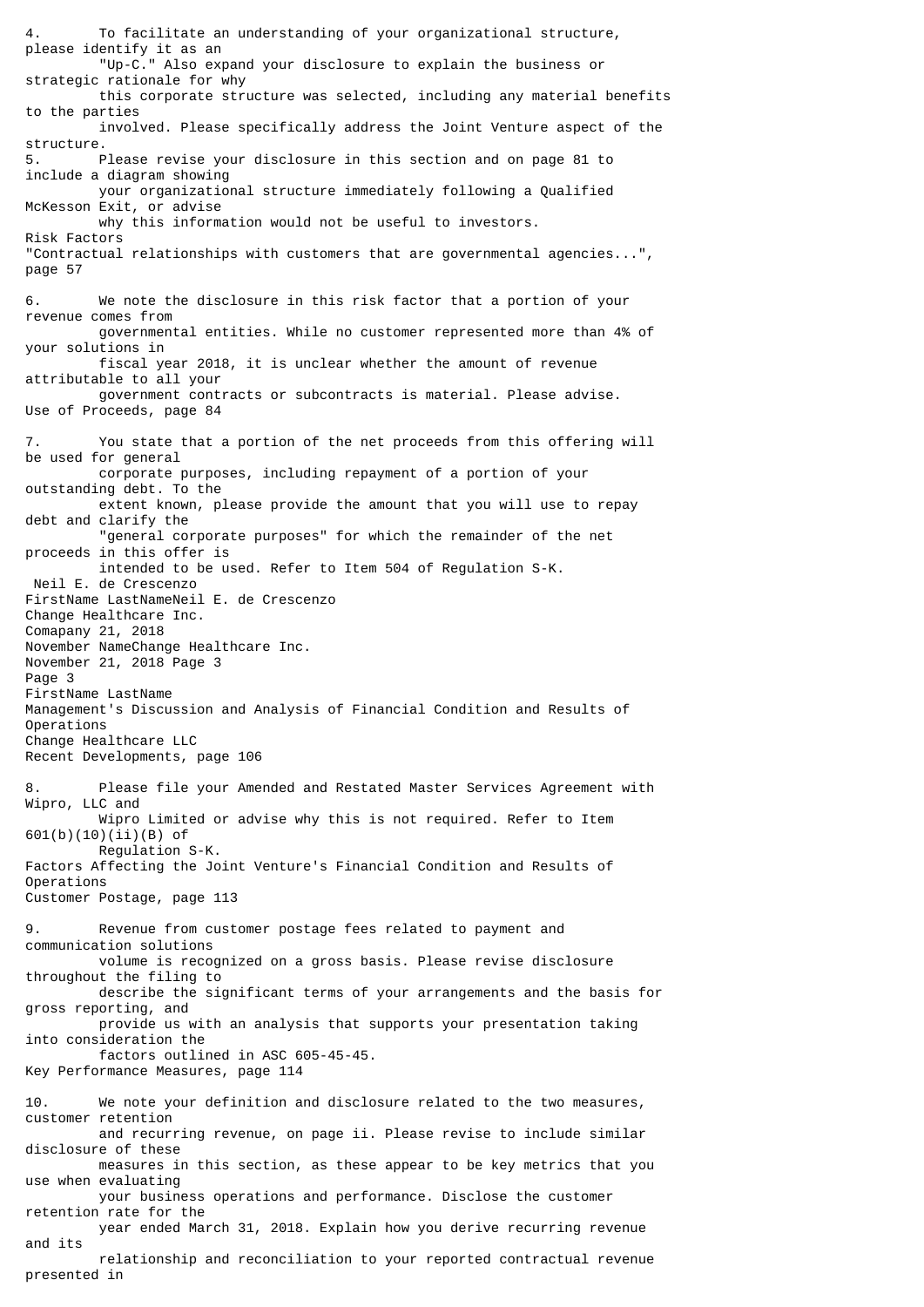your financial statements. In addition, since the composition of customer retention's top providers and payers may change year to year and you do not track related revenue amounts, revise to explain the limitations of this metric and its utility in understanding year to year revenue performance. Results of Operations Year Ended March 31, 2018 Compared to Period from June 17, 2016 (Inception) to March 31, 2017, page 117 11. In this section, as well as in the sections discussing results of operations for Legacy CHC and Core MTS, you identify multiple variables as the reasons for the period to period changes in your operating results; however, you do not quantify the impact of each of these variables. Where a material change is attributed to two or more factors, including any offsetting factors, the contribution of each identified factor should be described in quantified terms. Please revise to quantify the impact of each material factor that you discuss to provide your readers with better insight into the underlying reasons behind the changes in your results. Refer to Instruction 4 to Item 303(a) of Regulation S-K and Section III.D of Release No. 33-6835. Neil E. de Crescenzo FirstName LastNameNeil E. de Crescenzo Change Healthcare Inc. Comapany 21, 2018 November NameChange Healthcare Inc. November 21, 2018 Page 4 Page 4 FirstName LastName Change Healthcare LLC Critical Accounting Estimates Revenue Recognition, page 125 12. You disclose here and throughout the filing hardware and maintenance support sales as part of your software systems technology solutions in multiple-element arrangements. Tell us how material such hardware sales were in each period, and how you considered separate presentation of product and services pursuant to Rule 5-03(b) (1) and (2) of Regulation S-X. Business, page 152 13. On page 24, you disclose that you have launched a "blockchain solution that supports approximately 20 million transactions per day." Please expand your disclosure to clarify how your solution utilizes blockchain technology. 14. In regard to the bulleted list on page 153, please revise the first bullet to briefly explain how the provider was able to use your solution to decrease its accounts receivable. Also, please revise the bullets as necessary to disclose the dates during which the results were achieved. Certain Relationships and Related Person Transactions, page 205 15. Please confirm that you intend to file as exhibits the Contribution Agreement, the Management Services Agreement and the intellectual property license agreements or tell us why you do not intend to file them. Change Healthcare LLC Notes to Consolidated Financial Statements Revenue Recognition, page F-37 16. Your Business section discussion, "Predictable revenue profile and attractive, scalable model" on page 159 discloses you use a contingency-based revenue model where presumably you earn revenue when customers derive cost savings. Please

explain and